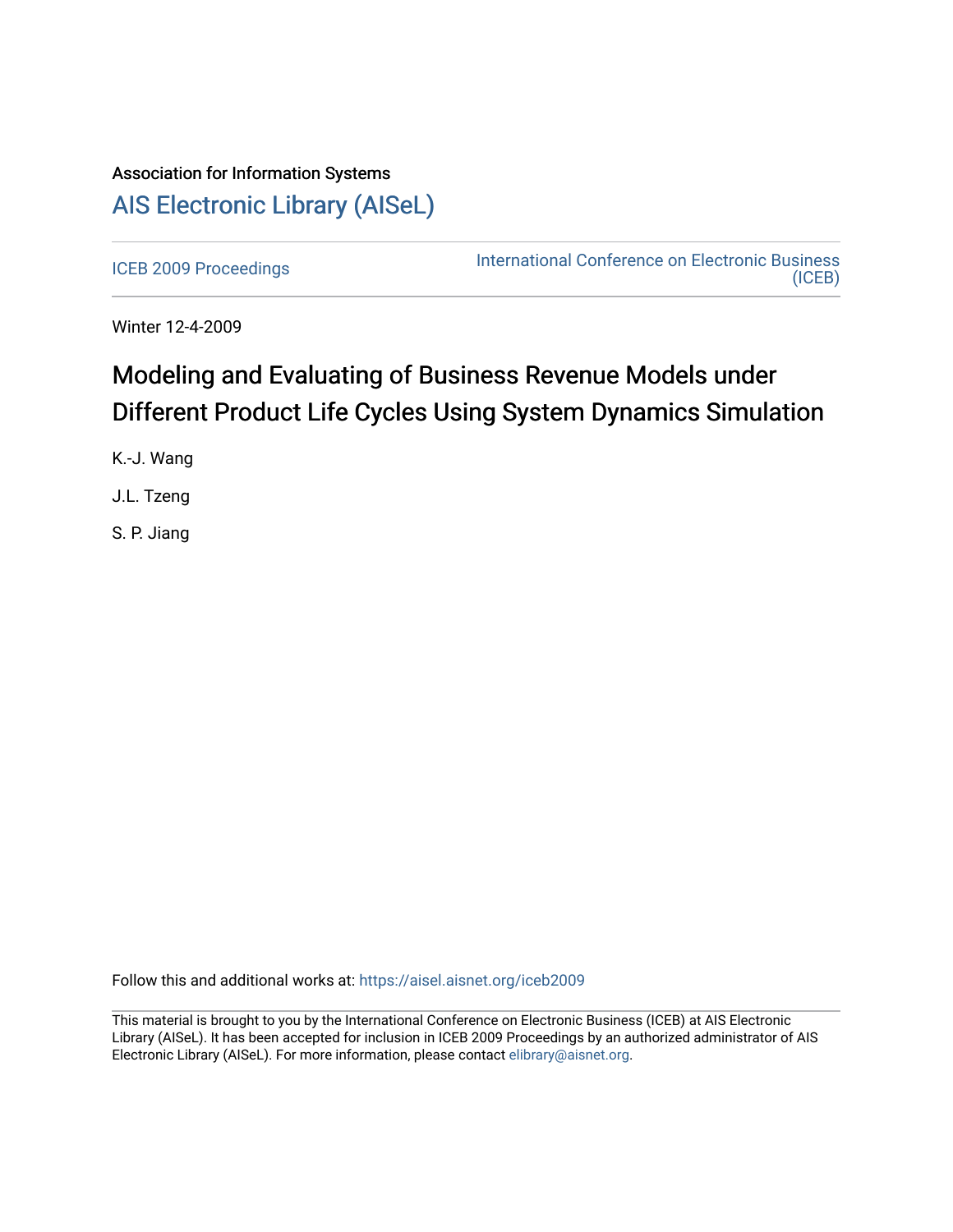# **MODELING AND EVALUATING OF BUSINESS REVENUE MODELS UNDER DIFFERENT PRODUCT LIFE CYCLES USING SYSTEM DYNAMICS SIMULATION**

Wang, K.-J.<sup>1</sup> (Corresponding author), Tzeng J.L. and Jiang S. P. Department of IndustrialManagement National Taiwan University of Sciecne and Technology (Taiwan Tech) 1 kjwang@mail.ntust.edu.tw

### **Abstract**

Business revenue modelling is one of the important aspects of enterprise planning to create values for enterprises. In this study, we construct a system dynamics simulation model to evaluate various business revenue models applied to e-platforms. Machining tools industry is investigated as a case study. Products with different life cycles are examined as applying different business models. Computational experiments are conducted and results are discussed. Specific research issues/contributions of the study include: 1. To propose four effective business revenue models in such an industry. 2. To evaluate the proposed business revenue models as well as their advantages/disadvantages by a system dynamics simulation. 3. To address managerial implications of these business revenue models to the industry. As a conclusion to our research, we show that: (i) Firms with products under growth or mature stage of life cycle adopt/switch appropriate business revenue models conforming to their requirements in different stages and result in high performance outcomes than those remaining in a single business revenue model. (ii) Business revenue models represented by causal loops of system dynamics and examined by system simulation can capture not only steady states but transient states of business activities. By taking advantages of the proposed approach, managers can thus efficiently make right decisions for reducing time and cost.

**Keywords:** Business Revenue Model, System Dynamic, Operate Performance Evaluate, Technology Life Cycle

# **Introduction**

Business model is important to enterprise for earning profit [1,2,3,4]. Even an enterprise has excellent quality of products and services, the lack of a good business model still cannot obtain high profit. Enterprises cannot find their suitable business model by try-and-error which would leads to fatal failure. System Dynamics (SD) and simulation is a powerful tool to examine suitable business models for enterprises [5,6,7].

In this study, a case company in the

measurement instrument industry is investigated. It currently follows a traditional business model, in which the firm's products are sold through direct sales force, distribution, OEM and sales agents to customers. However, the quality and technical ability of the products provided by the other firms in this industry is almost the same. There is few gaps between the firm and its competitors and thus weaken the ability of its revenue growth [3,5]. This study aims at examining potential profitable business models, and opened the gap with its competitors.

According to above description for the background and motivation has established the following three objectives: 1. To propose potential business models. 2. To develop a system dynamics simulation model to assess the advantages of the proposed models. 3. To assist enterprise applications in the business model.

The rest of this paper is organized as follows. Literature review in section two is conducted to define business model, performance evaluation and system dynamics modeling methodology. In section 3, we establish several novel business models and use system dynamics to represent their system architecture. Section 4 uses scenario-based simulation to investigate the outcomes of different models. Finally, conclusion and recommendation is in given in section 5.

# **Literature Review**

Business model is defined by Magretta [8]. Business model is actually a story of how to operate a company and is a plan to make money. System dynamics (SD) is a powerful tool in the creation of feedback theories. Many guidelines and case studies have been developed by founders and practitioners of this field for the model building process and a series of tests to build confidence in the models created. An SD approach can be used to demonstrate how managing processes of accumulation and depletion of strategic assets, detecting inertial effects of decisions to help entrepreneurs in understanding opportunities and pitfalls related to e-commerce strategies. SD is a method of solving problems by computer simulation. Like many simulation methods, it offers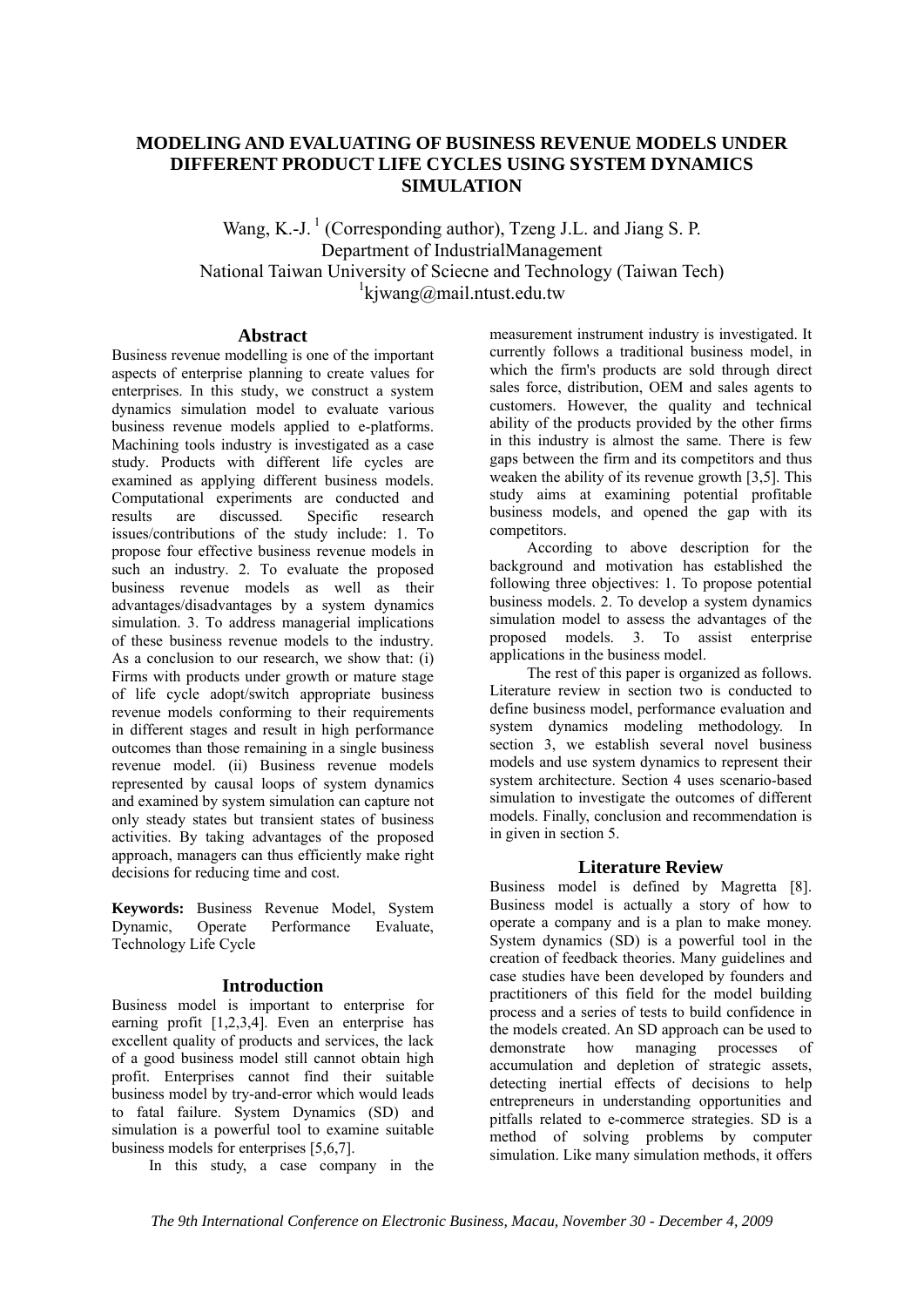the promise of less expensive learning to experiment with the effect of new policies on a computer model than on a real system with real people, equipment, and processes. SD can be applied in various fields, such as analyzing mine disasters, dealing failure and robustness in single development projects, and working on e-commerce strategies. SD can also be combined with other management tools: for instance, to combine system dynamics with conjoint analysis for strategic decision making.

This study not only constructs a common business model, but also constructs the other two new potential business models. This study uses Powersim® simulation software to build the system dynamics models and evaluates via scenario-based simulation for the case company of this study.

#### **Model Construction**

For the construction of business models, this study sets the followings assumptions: (1) Only a single product exists. (2) The demand of a product subjects to a normal distribution (Normal ( $\mu$  = 2.5,  $\sigma$  = 0.8) (Number / Day). The forecast uses a naive method that the forecast of the upcoming period is equal to the actual sales of the last period. (3) No backorder. (4) The payment collection risk subjects to a Uniform distribution (Uniform (0,1)) (5) The account receivables will not recover if such failure occurs. (6) The product price is inversely proportional to its remaining life cycle. (7) Product unit cost is inversely proportional to its remaining life cycle. (8) Installment interests uses a simple interest calculation. (9) After the product reaches its maturity stage in life cycle, it continues to be sold.

In this study, the product life cycle and technology development is classified as Sustained Matured Products (Type A), Rapid Matured Products (Type B), Slow Matured Products (Type C) and Entire Life-Cycle Products (Type D). The following section describes the technology life-cycle cost and price assumptions.

#### **Product types**

There are four types of products addressed in the study, sustained mature products, rapid matured products, slow matured products and entire life cycle products.

The technology life-cycle curve of **Sustained Mature Products (Type A)** is constant, such as daily necessities, The demand is stable, The product technology is difficult to get a breakthrough. The unit price and cost is constant as shown in Figure 1.



Figure 1. The relationship between price and cost (Type A)

**Rapid matured products (Type B)** is the second type of products investigated in the study. Kuznets (1930) proposed S-curve model for describing future technological change in the technology evolution. Foster (1986) advocated that S curve can be used to establish a technology life cycle and present the results of technology development.

The S curve equation is given below:  $t^{t}$   $\frac{1}{1+e^{a+\beta t}}$  $Y_t = \frac{K_1}{1 + e^{\alpha + \beta}}$  $\frac{1}{1}$  where Yt is the technical performance at time t; K1 is the upper limit of technology performance;  $\alpha$  is the parameter of lower limit of technology performance; and β : shape parameter.

The lower limit of technology performance,  $u_1$ , is defined as follows for simulation use. The parameter  $\alpha$  is converted to be the function of the lower limit of technology performance.

$$
\alpha = \ln\left(\frac{K_1}{u_1} - 1\right)
$$

The derivation is as follows:

$$
Y_t = \frac{K_1}{1 + e^{\alpha + \beta t}} \implies 1 + e^{\alpha + \beta t} = \frac{K_1}{Y_t}
$$
  
\n
$$
\implies e^{\alpha + \beta t} = \frac{K_1}{Y_t} - 1 \implies e^{\alpha + \beta t} = \frac{K_1}{Y_t} - 1
$$
  
\nwhen  $t = 0$ , let  $Yt = u1$ . Therefore,  
\n
$$
(K_{1,1})
$$

 $\overline{\phantom{a}}$ ⎠  $\parallel$ ⎝  $= \ln \left( \frac{K_1}{K_1} - 1 \right)$ 1  $\frac{\mu_1}{\mu_1}$  $\alpha = \ln\left(\frac{K}{\alpha}\right)$ 

The technology life cycle curve of Rapid matured products (Type B) is shown in Figure 2.



Figure 2. Technology life cycle curve (Type B)

The rapid matured products in the life cycle technology saturate within a short time, such as consumer electronics products. We assumed that the time of technology life cycle is inversely proportional to the product price. The price is high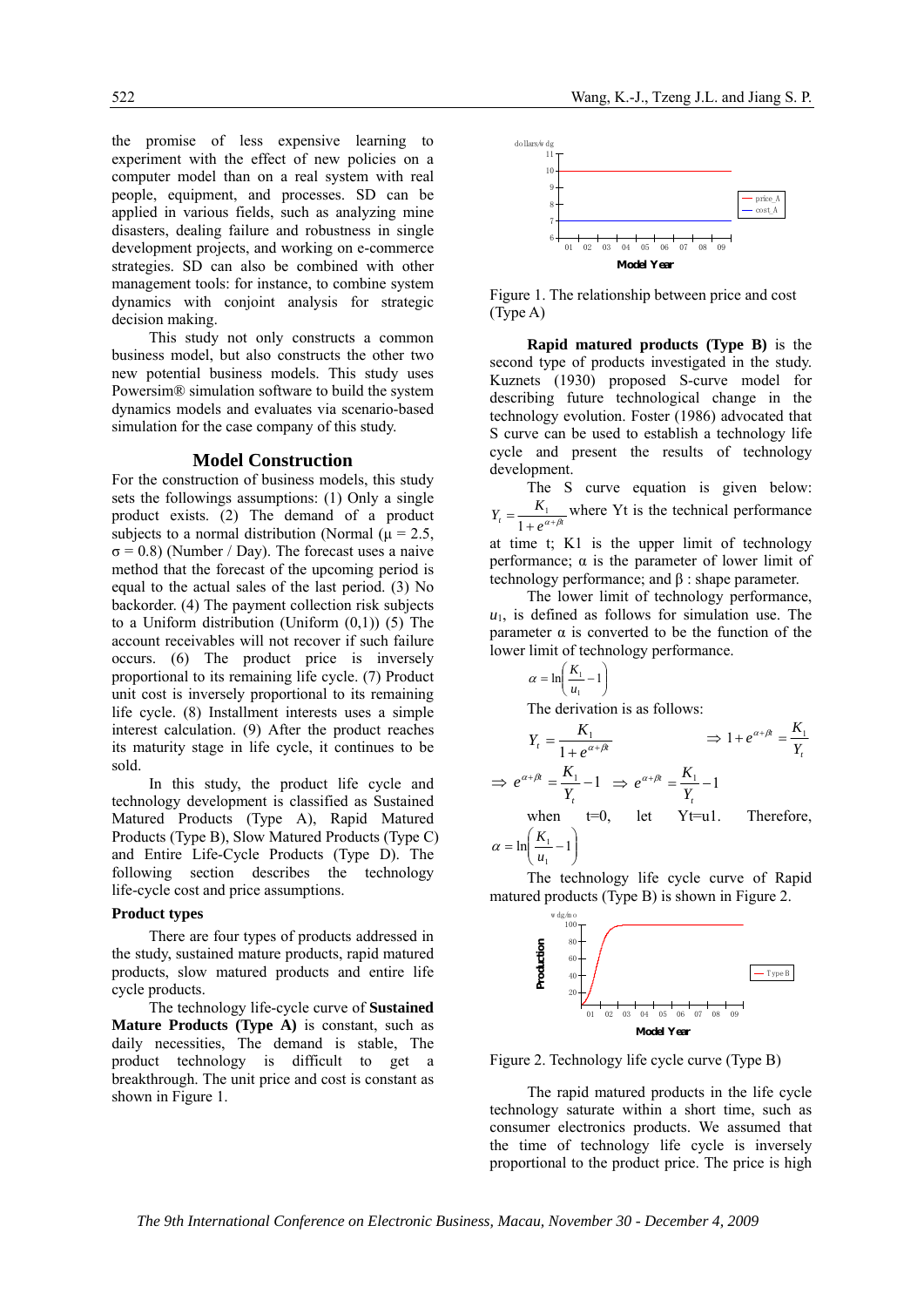during products introducing to the market, and the scale of demand and production is small. When the product technology is matured, the price and cost is lowed. The S-curve formula is defined as follows:

 $(Y_{t}-u_{1})(K_{2}-u_{2})$  $P_t = \frac{(Y_t - u_1)(K_2 - u_2)}{(K_1 - u_1)}$ , where  $P_t$  is the price at time t;

 $K_l$  is the upper limit of Technology performance;  $K_2$  is the upper limit of price;  $u_1$  is the lower limit of technology performance; and  $u_2$  is the lower limit of price.

The cost and price curve of rapid matured product is shown in Figure 3.



Figure 3. Price and cost curve (Type B)

The third type of products is defined as slow matured products **(Type C)**. The products require long time for the phase of its maturity stage owing to such as technological development bottleneck, difficulty in promotion, low customer acceptance or other factors. The technology life cycle curve and the price and cost curve are shown in Figures 4 and 5.



Figure 4. Technology life cycle curve (Type C)



Figure 5. Price and cost curve (Type C)

The **Entire Life Cycle Products (Type D)** are the type of luxury was launched with very significant features becoming a pioneer (Figure 6). The customer is attracted to buy it under initial stage of market hot, but the competition increases

dramatically. Then, the amount of the consumers and profits will reduce quickly. The curve of the entire life cycle technology presented by Gamma distribution as follow:  $Y_t = u_1 + t^{a-1}e^{-t}$  where  $Y_t$ is the technical performance at time  $t$ ;  $K_1$  is the upper limit of technology performance;  $\alpha$  is the parameter of lower limit of technology performance; β is the shape parameter.



Figure 6 Technology Life Cycle Curve (Type D)

The price and cost relation is as follows:  
\n
$$
P_t = -\left(t^{a-1}e^{\frac{-x}{h}}\right)\left(\frac{K_2 - u_2}{K_1 - u_1}\right) + K_2
$$
, where  $P_t$  is the price at

time t;  $K_l$  is the upper limit of technology performance;  $K_2$  is the upper limit of price;  $u_1$  is the lower limit of technology performance;  $u_2$  is the lower limit of price. The price and cost curve of Entire-Life-Cycle Products is shown in Figure 7.



Figure 7. Price and cost curve (Type D)

#### **Business models**

There are three business models addressed in the study, basic business model, sale-combined-with-installment-service business model, and with-installment-and-agent business model.

The **basic business model (denoted as m1)**  is shown in Figure 8. A company employs sales records as the basis for demand forecasting and develops its production plans. When the demand is less than planned production, inventory is kept in a warehouse. After shipping, customers pay by checks of three-months.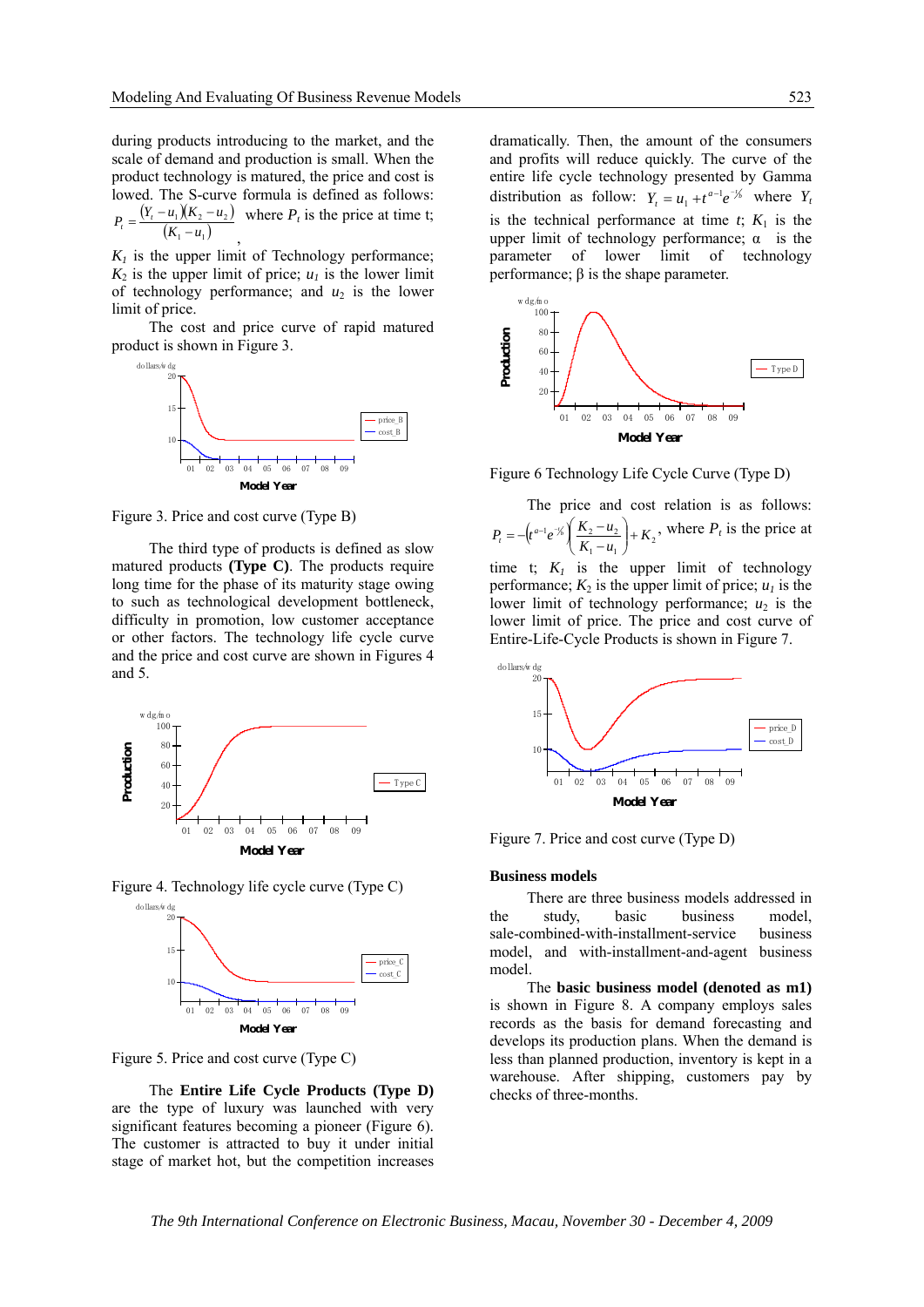

Figure 8. The basic business model of instruments sales

According to the basic business model this study develops a causal feedback loop as shown in Figure 9. The performance indicator of business model of instrument manufacturer is represented by sales profit. The sales profit considers revenue and sales cost. There are two types of costs, inventory cost and the risk of disbursement payment for goods by checks. Base on the causal feedback loop as aforementioned, we construct system dynamics of the basic business model by using Powersim as shown in Figure 10. The system dynamics model also includes two subsystems of the technology performance and sales loss.



Figure 9. The causal and feedback loop of basic business model



Figure 10. The basic business model represented in system dynamics

A sale-combined-with-installment-service business model **(denoted as m2)** is proposed by the study as follows. In the basic business model as aforementioned, customers pay the payment by checks for three months. Since the credit investigation ability of the instrument manufacturer is not good enough, the checks have high risk that

cannot be cashed and thus cause loss of sales. Financial service industry of leasing, installment and factoring is well-developed up-to-date. The installment service industry can provide installment service for customers. From the instrument manufacturers' perspective, by integrating installment service companies in the existing business model, they can receive the payment for goods quickly to increase turnover rate and transfer the risk to installment service companies. From the customers' aspects, they can reduce the pressure of gathering mass capital and reserve cash on hand to decrease the managerial risk. From the installment service providers' viewpoint, they can earn the installment interest from the instrument manufacturer. The business model structure of sale-combined-with-installment-service is shown in Figure 11. According to the sale-combined-with-installment-service model, we develop a causal feedback loop as shown Figure 12.



gure 11. sale-combined-with-installment-service business model



Figure 12. A causal feedback loop diagram of sale-combined-with-installment-service business model

The with-installment-and-agent business model **(denoted as m3)** is proposed as follows. Instrument manufacturers expect to reduce the pressure of inventory and expend the market share, so they can cooperate with financial service companies and agents to develop this business model with installment and agents, as shown in Figure 13.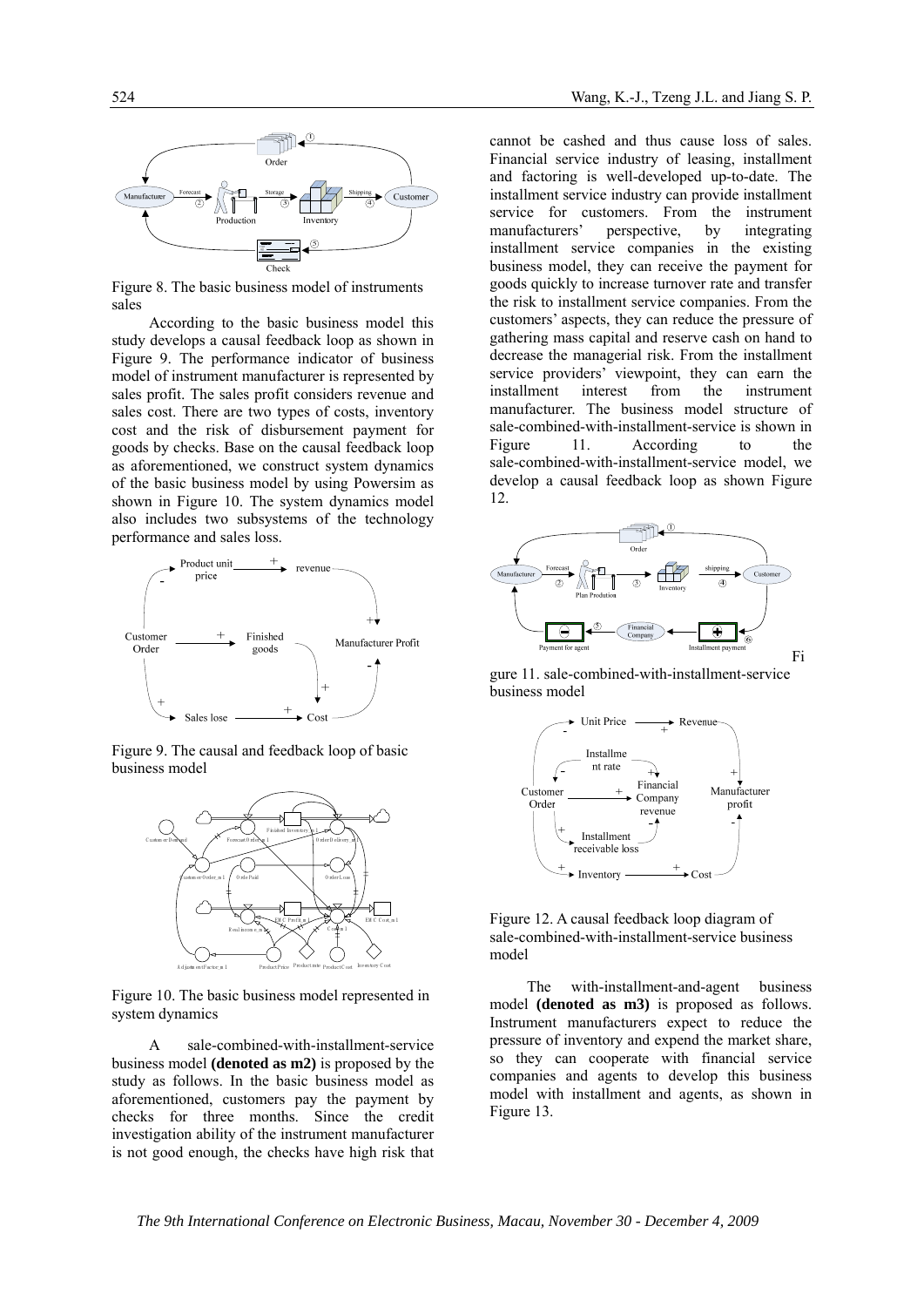

Figure 13. The with-installment-and-agent business model

The agents ask discounted price to instrument manufacturer for purchasing products. The manufacturer sells the products to agents who respond for sales and channel management. The agents bear finish goods cost and take the margin between of market price and discounted price. Furthermore, the financial service companies provide the installment service to earn interest. In this model, the manufacturer transfers the receivable payment risk and inventory cost to its partners. According to the with-installment-and-agent business model we develop the causal feedback loop as shown in Figure 14. Table 1 is a comparison of three proposed models.



Figure 14. a causal feedback loop model of with-installment-and-agent business model

| <b>Model</b><br>Paramet<br>ers       | <b>Basic</b><br><b>Business</b><br>Model<br>(m1) | Sale-combin<br>ed-with-insta<br>llment-servic<br>$e$ (m2) | With-installmen<br>t-and-agent $(m3)$        |
|--------------------------------------|--------------------------------------------------|-----------------------------------------------------------|----------------------------------------------|
| Inventor<br>y Costs                  | Manage<br>By<br>d<br>Manufac<br>turer            | Managed By<br>Manufacture<br>rs                           | Managed By Agents                            |
| Receiva<br>bles<br>Risk              | Manage<br>By<br>d<br>Manufac<br>turer            | Managed By<br>Financial<br>Service<br>Companies           | Managed By<br>Financial<br>Service Companies |
| Installm<br>ent<br>Interest<br>Rates |                                                  | To<br>Impact<br>Customer<br>Willing                       | Impact To<br>Customer Willing                |
| Discount<br>Percenta<br>ge           |                                                  |                                                           | Impact To<br>Agents Profit<br>and Willing    |

# **Simulation results**

The case company under investigation is a measurement instrument company in Taiwan. The company want to determine which business model should be adopted. We set three business scenarios as shown in Table 2. Individual viewpoints in terms of profit will be evaluated in this section.

Table 2. Parameters settings of profits impact of the measurement instrument company

| Paxameters<br><b>Business</b><br>Scenario. | Inventory<br>Cost          | Arrear<br>Risk | Installment<br>Risk                                    | Discount<br>Percentage |
|--------------------------------------------|----------------------------|----------------|--------------------------------------------------------|------------------------|
| Default                                    | 0.1<br>(103)<br>NT/Unit)   | 0.02           | 5%                                                     | 85%                    |
| Worst                                      | 0.2<br>(103 NT)<br>/Unit)  | 0.03           | $6\%$ (to<br>decrease<br>#<br>customers<br>by $10\%$ ) | 80%                    |
| Desired                                    | 0.05<br>(103 NT)<br>/Unit) | 0.01           | 4%<br>(Customer<br>$+10\%$                             | 90%                    |

Resulted from the simulation, the measurement instrument company is suggested to adopt the following strategies as shown in Table 3. For instance, in order to deal with the sustained mature products (Type A) the company can employ Sale-combined-with-installment-service business Model (m2). For the rapid matured products (Type B), slow matured products (Type C) and entire life-cycle products (Type D), in the initial stage of product introduction, the With-installment-and-agent business model (m3) are adopted, when the products become mature, the models are suggested to shift to the Sale-combined-with-installment-service business model (m2).

Table 3. Business model suggestions for the measurement instrument company

| Product<br>Type<br><b>Business</b><br>Scenario | A                   | B                   | C                   | D                   |
|------------------------------------------------|---------------------|---------------------|---------------------|---------------------|
| Default                                        | m2                  | $m3 \rightarrow m2$ | $m3 \rightarrow m2$ | $m3 \rightarrow m2$ |
| Worst                                          | $m2 \rightarrow m1$ | m1                  | m1                  |                     |
| Desired                                        | m2                  | m <sub>2</sub>      | m2                  | $m3 \rightarrow m2$ |